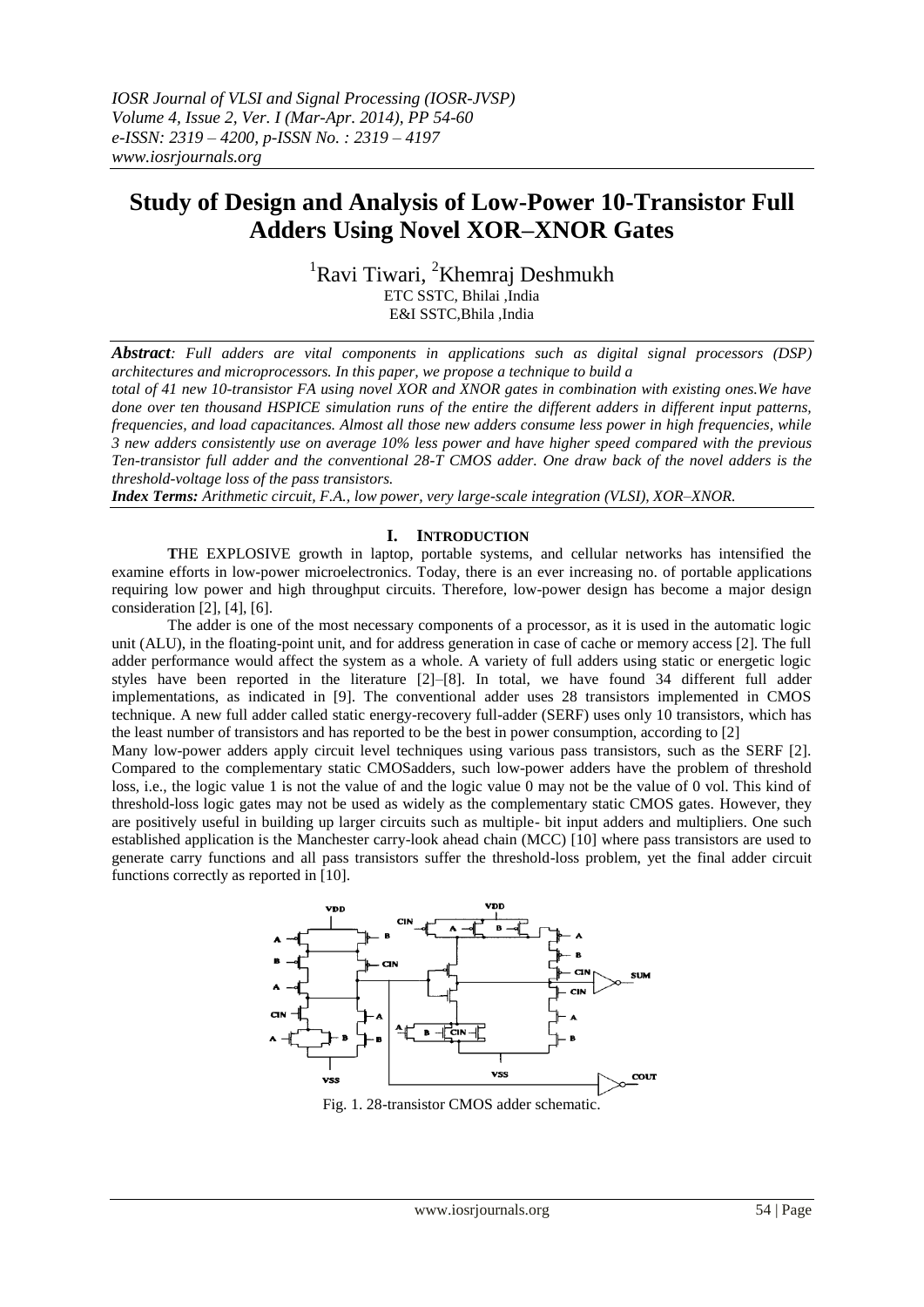

In this paper, we propose a systematic approach to designing many 10-transistor full adders. Our new adders also have the threshold-loss problem; however, the adders are useful in bigger circuits such as multipliers despite the threshold-loss problem. Using a novel set of XOR–XNOR gates in combination



with existing ones, a total of 41 new 1-bit full-adders are created. We have conducted over 10 000 HSPICE simulation runs of all the different adders in dissimilar input patterns, frequencies, and loading conditions. The reason to do these many simulations is to give a better confidence to how the new adders would perform under all the possible practical applications. Of course we can never cover all the possible practical cases, since no one can do so due to the fast change in the circuit and technology areas. Almost all those new adders show lowpower consumption in high frequencies. In particular, three new adders consistently consume on average 10% less power and have higher speed compared with the previous 10-transistor full adder and the conventional 28 transistor CMOS adder.

The rest of the paper is organized as follows: In Section II we briefly describe the previous work in literature. In Section III we propose the new adders. In Section IV we present the simulation methodology and simulation results. In Section V, we draw the conclusions.



**II. Previous Work**

The addition of 2 A and B with Cin yields a SUM and A Cout bit. The integer equivalent of this relation is shown by the  $(2)$  and  $(3)$  or  $(4)$ – $(6)$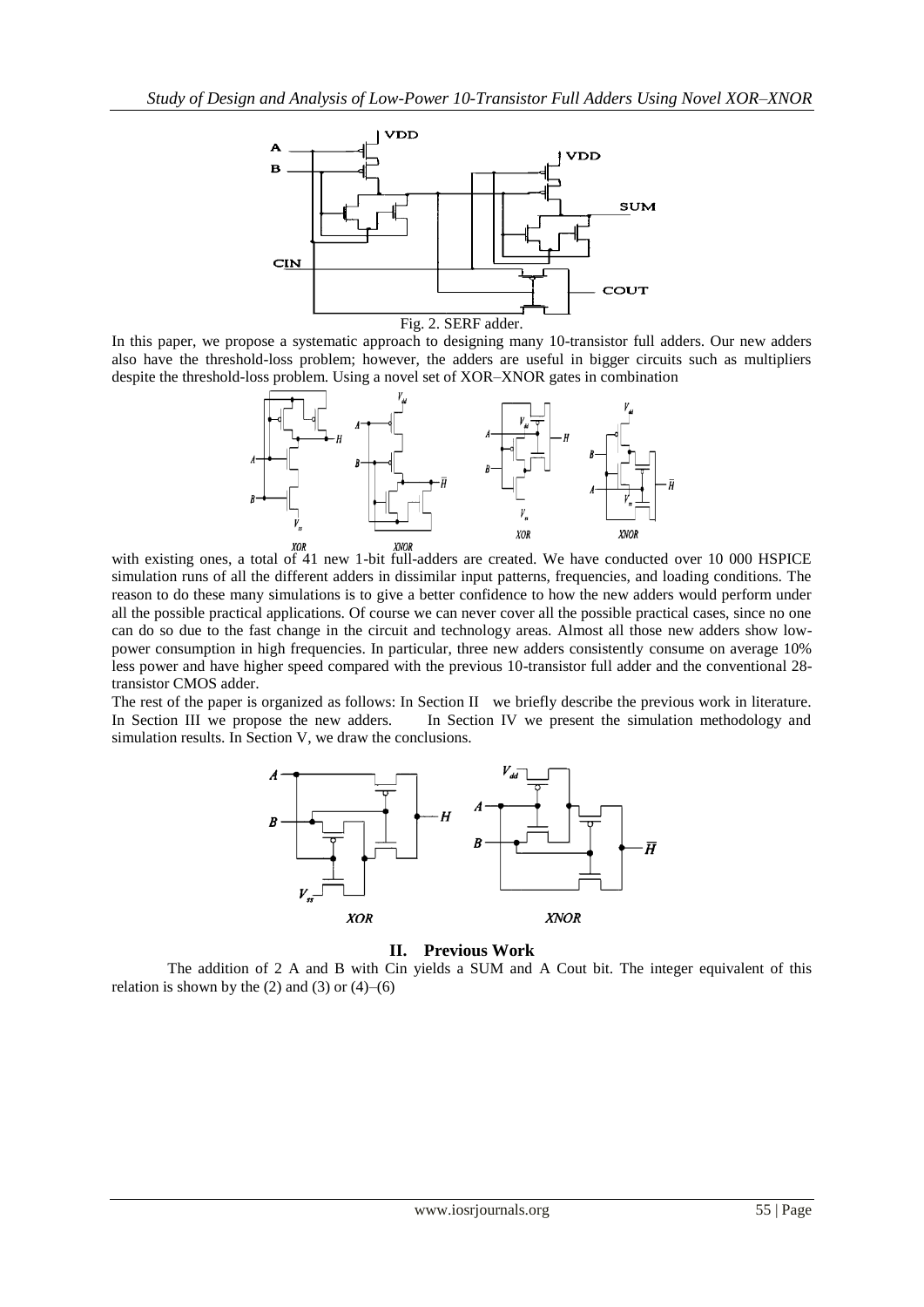|                 |                     | DESCRIPTIONS OF ALL ADDERS |                         |                                    |               |            |                  |
|-----------------|---------------------|----------------------------|-------------------------|------------------------------------|---------------|------------|------------------|
| <b>NAME</b>     |                     | MODULE 1                   | IN1                     | IN <sub>2</sub>                    | MODULE 2      |            | COUT             |
| .1A             | INV                 | <b>XOR</b>                 | МD                      | CIN                                | INV           | XOR        | MUX              |
| 1B              | INV                 | XOR                        | $\overline{\text{CIN}}$ | MD                                 | INV           | XOR        | MUX              |
| 1 <sup>C</sup>  | INV                 | XOR                        | CIN                     | MD                                 | INV.          | XOR        | <b>PMOS</b>      |
| 1D              | INV                 | XOR                        | CIN                     | MD                                 | INV           | XOR        | <b>NMOS</b>      |
| 2A              | P-A3-               | XNOR                       | МD                      | CIN                                | P-/G-         | XNOR       | MUX              |
| 2B              | P-KI –              | XNOR                       | CIN                     | MD                                 | $P - CG -$    | XNOR       | MUX              |
| 3A              | P-K+-               | XOR                        | MD                      | CIN                                | <u>P-G-</u>   | XOR        | MUX              |
| 3B              | $P - \mathcal{K}$   | XOR                        | CIN                     | MD                                 | $P - CG -$    | XQR        | <b>MUX</b>       |
| 4Α              | INV                 | XNOR                       | CIN                     | мD                                 | INV           | XNOR       | MUX              |
| 4B              | INV                 | XNOR                       | MD                      | $\overline{\rm c}\overline{\rm m}$ | INV           | XNOR       | MUX              |
| 4C              | <u>INV</u>          | XNOR                       | мp                      | CIN                                | <b>INV</b>    |            | XNORI PMOS       |
| 4 D             | <u>INV</u>          | XNOR                       | MD                      | <b>CIN</b>                         | INV           |            | XNORI NMOS       |
| 5A              | INV                 | XNOR                       | MD                      | CIN                                | P-K -         | XNOR       | <b>MUX</b>       |
| $\overline{AB}$ | INV.                | XNOR                       | CIN                     | MD                                 | $P - G -$     | XNOR       | <b>MUX</b>       |
| هک              | <u>P-K+</u>         | XNOR                       | CIN                     | мD                                 | INV           | XNOR       | MUX              |
| 6B              | <u>P-K+ – </u>      | XNOR                       | МD                      | CIN                                | INV           | XNOR       | <b>MUX</b>       |
| 6C              | $P - G -$           | XNOR                       | мÞ                      | CIN                                | INV           |            | XNORI PMOS       |
| 6D              | P-K-                | XNOR                       | мD                      | CIN                                | INV.          |            | <b>XNOR NMOS</b> |
| 2A              | <u>INV</u>          | <b>XOR</b>                 | МD                      | CIM                                | P-KI-         | <b>XOR</b> | MUX              |
| 2B              | INV                 | XOR                        | CIN                     | MD                                 | <u>P-/G-</u>  | XOR        | MUX              |
| <u>8A</u>       | <u>P-K+</u>         | XOR                        | MD                      | CIN                                | INV           | XOR        | MUX              |
| 8B.             | $P - \mathcal{K}$ - | XOR                        | CIN                     | MD                                 | INV           | XOR        | <b>MUX</b>       |
| <u>sc</u>       | <u>P-Ki-</u>        | XOR                        | CIN                     | MD                                 | INV           | XOR        | <b>PMOS</b>      |
| 8D              | <u>P-/G-</u>        | XOR                        | $\overline{\text{CIN}}$ | MD                                 | INV           | XOR        | <b>NMOS</b>      |
| 9Α              | <b>SER</b>          | XNOR                       | MD                      | CIN                                | P-/G-         | XNOR       | <b>MUX</b>       |
| 9В.             | SER                 | XNOR                       | $\overline{\text{CIN}}$ | MD                                 | P-/G –        | XNOR       | MUX              |
| 10A             | P-G-                | XNOR                       | MD                      | CIN                                | SER           | XNOR       | MUX              |
| <u> 11 A</u>    | SER                 | XNOR                       | MD                      | CIN                                | $P - CG -$    | XNOR       | MUX              |
| 11B             | SER                 | XNOR                       | CIN                     | мp                                 | P-/G-         | XNOR       | <b>MUX</b>       |
| 12A             | <u>P-Ki-</u>        | XOR                        | MD                      | $\text{CIN}$                       | <b>SER</b>    | <b>XOR</b> | <b>MUX</b>       |
| 13A             | SER                 | XNOR                       | CIN                     | MD                                 | INV           | XNOR       | <b>MUX</b>       |
| 13B             | $_{\rm{SER}}$       | XNOR                       | MD                      | CIN                                | INV           | XNOR       | <b>MUX</b>       |
| 13C             | SER                 | XNOR                       | MD                      | CIN                                | INV           |            | XNORI PMOS       |
| 13D             | SER                 | XNOR                       | МD                      | $\texttt{CIN}$                     | INV           |            | XNORI NMOS       |
| 14A             | INV                 | XNOR                       | MD                      | CIN                                | $_{\rm{SER}}$ | XNOR       | MUX              |
| 15A             | SER                 | XOR                        | MD                      | CIN                                | INV           | XOR        | <b>MUX</b>       |
| 15B             | SER                 | XOR                        | CIN                     | MD                                 | INV           | XOR        | <b>MUX</b>       |
| <u> 15C </u>    | <b>SER</b>          | XOR                        | $\texttt{CIN}$          | MD                                 | INV           | XOR        | <b>PMOS</b>      |
| <u>15D</u>      | <b>SER</b>          | XOR                        | CIN                     | МD                                 | <u>INV</u>    | XOR        | <b>NMOS</b>      |
| 16A             | INV                 | XOR                        | MD                      | $\overline{\rm c}\rm{IN}$          | SER           | XOR        | MUX              |
| 17A             | SER                 | XOR                        | MD                      | CIN                                | SER           | XOR        | <b>MUX</b>       |
| <u> 18A</u>     | <b>SER</b>          | XNOR                       | MD                      | CIN                                | $_{\rm{SER}}$ | XNOR       | MUX              |

| <b>TABLE I</b>             |
|----------------------------|
| DESCRIPTIONS OF ALL ADDERS |

A+B+Cin = 2\*Cout+SUM………………..(1)  $Cout = (A \land B) \lor ((A \lor B) \land Cin)$ ………………(2)  $SUM = (A \land B \land Cin) \lor (A \lor B \lor Cin) \land (Cout') \dots (3)$ SUM = A exor B exor Cin……………….(4) SUM = A exnor B exnor Cin………………(5) Cout =  $(A \land (A \text{ exon } B)) \lor (C \text{in } \land (A \text{ exon } B))$ …….(6)

Many full adder designs can be found in the literature. In [3], a 28-transistor adder shown in Fig. 1 implements (2) and (3) using complementary CMOS design. The SERF adder, shown in Fig. 2, implements (5) and (6) using only ten transistors.

Our newly proposed adders also implement (4) or (5) and (6), using XOR–XNOR gates as the basic building blocks. Several designs of XOR–XNOR have been proposed in the literature. At the time of this publication, the smallest XOR–XNOR gates have four transistors. Two of such XOR–XNOR gates are shown in Fig. 3(a) and (b) [1].

# **III. EW DESIGN**

### *a. Novel XOR and XNOR Gates*

Before we present the new adders, we first propose a new XOR gate, shown in Fig. 4. It resembles the inverterbased XOR shown in Fig. 3(b) but the difference is that the VDD connection in the inverter-based XOR is connected to the input A. Because the new XOR gate has no power supply, it is called *Powerless*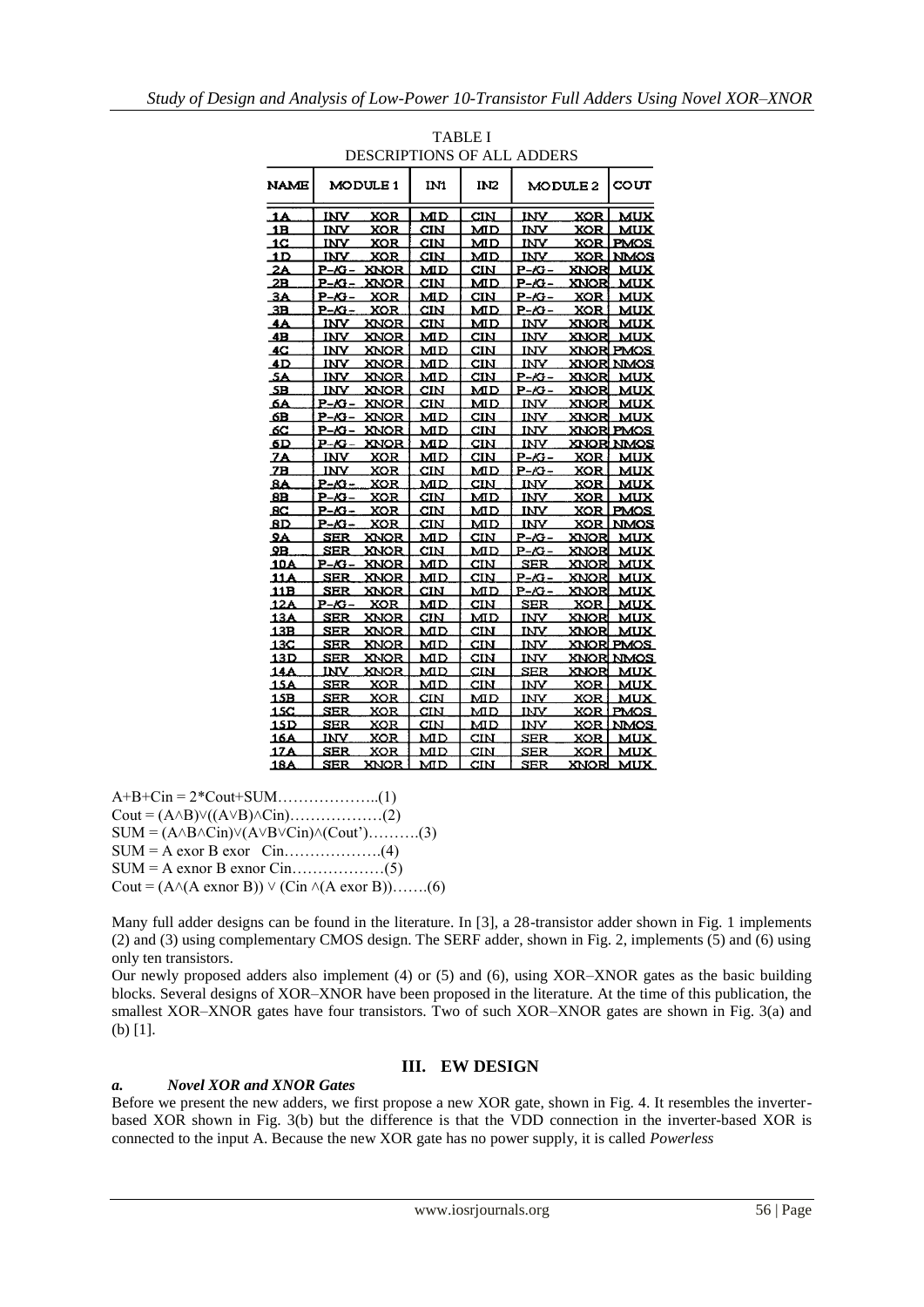

Fig. 6. Choices for module-COUT. (a) Module-COUT for module- $1 =$  module- $2 = XOR$ . (b) Module-COUT for module- $1 =$  module- $2 =$  XNOR.

# *B. Full Adder*

We use three modules, shown in Fig. 5, to implement the full adder based on (4) or (5) and (6). Module-1 and module-2 can be XOR or XNOR gates and module- can be a multiplexer, double PMOS or double NMOS transistors. The sum is generated by cascading module-1 and module-2. This implements (4) or (5). The function is implemented by module-1 and module- according to (6). If module-1 and module-2 are XOR gates, module- can have one of the configurations shown in Fig. 6(a). If module-1 and module-2 are XNOR gates, the choices for the moduleare shown in Fig. 6(b). The first 18 full adders use the multiplexer as module- Modules 1 and 2 either have to be both XOR or both XNOR. They can be inverter-based XOR–XNOR, static energy-recovery XOR–XNOR or P-/G-XOR–XNOR. For example, with an inverter-based XOR module-1, module-2 can be inverter-based XOR, static energy-recovery XOR or P-/G-XOR. There are three possible choices for module-1 and three possible choices for module-2. This gives nine combinations for the case when modules 1 and 2 are XOR and nine more when they are XNOR. They are referred to as the *initial* adder subset shown in Fig. 7. They are also listed in Table I as all the adders whose names end with the letter "A" (1A–18A). A new adder subset, called the *wire switch*, is derived from the *initial* adder subset by exchanging the two inputs to module-2. An adder from the *wire switch* adder subset has the

| MODULE-COUT                       |                |                              |            |                     |     |            |                                                                     |  |  |  |
|-----------------------------------|----------------|------------------------------|------------|---------------------|-----|------------|---------------------------------------------------------------------|--|--|--|
| MULTIPLEXOR<br>(INITIAL)          |                | MULTIPLEXOR<br>(WIRE SWITCH) |            | <b>NMOS</b>         |     | PMOS       |                                                                     |  |  |  |
|                                   |                |                              |            |                     |     |            | Module-1Module-2 Module-1Module-2 Module-1Module-2 Module-1Module-2 |  |  |  |
| <b>INV</b>                        | INV            | INV                          | INV        | INV                 | INV | INV        | INV                                                                 |  |  |  |
| INV                               | <b>SER</b>     |                              |            |                     |     |            |                                                                     |  |  |  |
| INV                               | $P - /G -$     | INV                          | $P - /G -$ |                     |     |            |                                                                     |  |  |  |
| <b>SER</b>                        | INV            | <b>SER</b>                   | INV        | <b>SER</b>          | INV | <b>SER</b> | IN∨                                                                 |  |  |  |
| <b>SER</b>                        | SER            |                              |            |                     |     |            |                                                                     |  |  |  |
| <b>SER</b>                        | $P - /G -$     | <b>SER</b>                   | $P - /G -$ |                     |     |            |                                                                     |  |  |  |
| $P - /G -$                        | <b>INV</b>     | P-/G-                        | INV        | $P - \mathcal{K}$ - | INV | $P - /G -$ | INV                                                                 |  |  |  |
| $P - /G -$                        | <b>SER</b>     |                              |            |                     |     |            |                                                                     |  |  |  |
| $P - \mathcal{G}$                 | $P-\diagup G-$ | $P - /G -$                   | $P - /G -$ |                     |     |            |                                                                     |  |  |  |
| $\mathbf{E}$ ig 7 Adderweristiens |                |                              |            |                     |     |            |                                                                     |  |  |  |

Fig. 7. Adder variations.

same three modules as its corresponding adder from the *initial* adder subset. Each *initial* adder produces a *wire switch* adder. There are six cases when module-2 is a static energy-recovery XOR–XNOR (Fig. 7). Static energy-recovery XOR–XNOR gates are symmetric and thus, a wiring change does not alter their performance. These six adders are, therefore, identical to their *initial* adder subset counterpart and are not counted. The *wire switch* adder subset consists of 12 adders (18 minus 6 that have static energy-recovery XOR–XNOR). The *wire switch* adders are shown in Fig. 7 and are listed in Table I as adders whose names end with the letter "B." Using the *wire switch* adder subset, we can obtain more variations by replacing module Cout- while keeping modules1 and 2. Module Cout- is replaced by one of the choices shown in Fig. 6. These choices for module- Cout require both A exor B and A exnor B .With the available XOR–XNOR gates, the only way is to have an inverter-based XOR–XNOR as module-2. The first signal to module- Cout is taken from the output of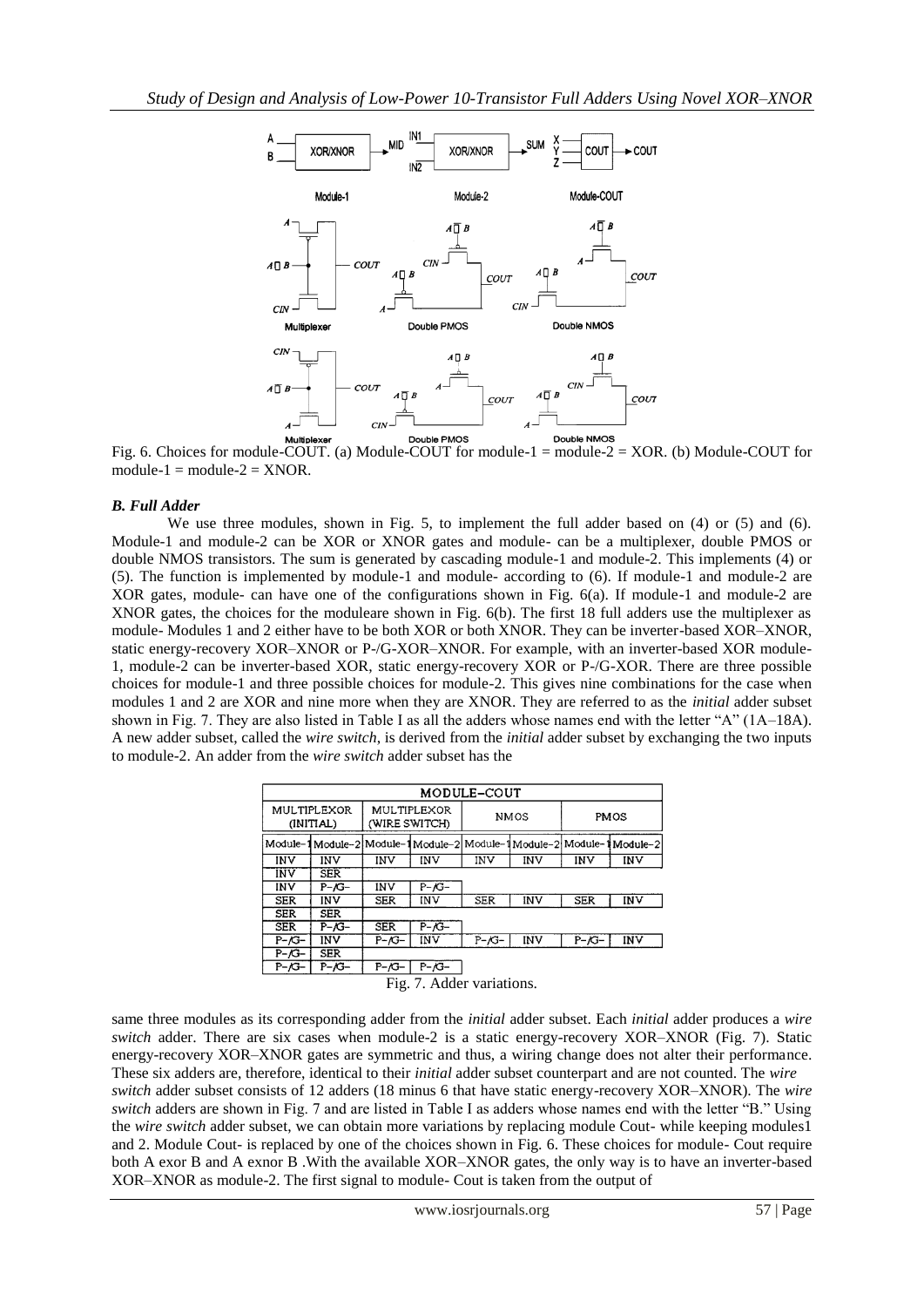

Fig. 8. Simulation setups: input patterns and loading conditions.



Fig. 9. Construction modules to build various adders.

module-1 and its complement is taken after the CMOS inverter of module-2. There are six adders that use the inverter-based XOR–XNOR as module-2. Thus, there are six new adders that use the double PMOS and six more that use the double NMOS as their module-Cout . They are listed in Table I as adders whose names end with the letter "C" for PMOS and "D" for NMOS.

The above process creates a total of 42 adders which are listed in Table I. One of the adders generated through this process is the SERF adder, listed as 18A. Hence, there are 41 different new full adders. The columns *IN1*  and *IN2* in Table I show which wires are connected to the two inputs of module-2. The Cout column shows the selected module- Cout.

# **IV. Experiment Description And The Results**

We have performed experiments on the 41 newly designed 1-bit full adders along with the SERF adder and the conventional CMOS adder at the schematic level. The transistors have a channel length of 0.6 m and a channel width of 2.4 m using 3.3 V logic. Each circuit is simulated with the same testing conditions. The netlists of those adders are extracted and simulated using HSPICE on an Ultra-SPARC 2 machine.

A circuit responds differently to different input patterns. So we use six input patterns to cover all input combinations. Those patterns are shown in Fig. 8. Each pattern is simulated 12 times using frequencies ranging from 50 kHz to 200 MHz. Three different capacitor values (0.5, 0.3, and 0.02 pF) are used to load the outputs.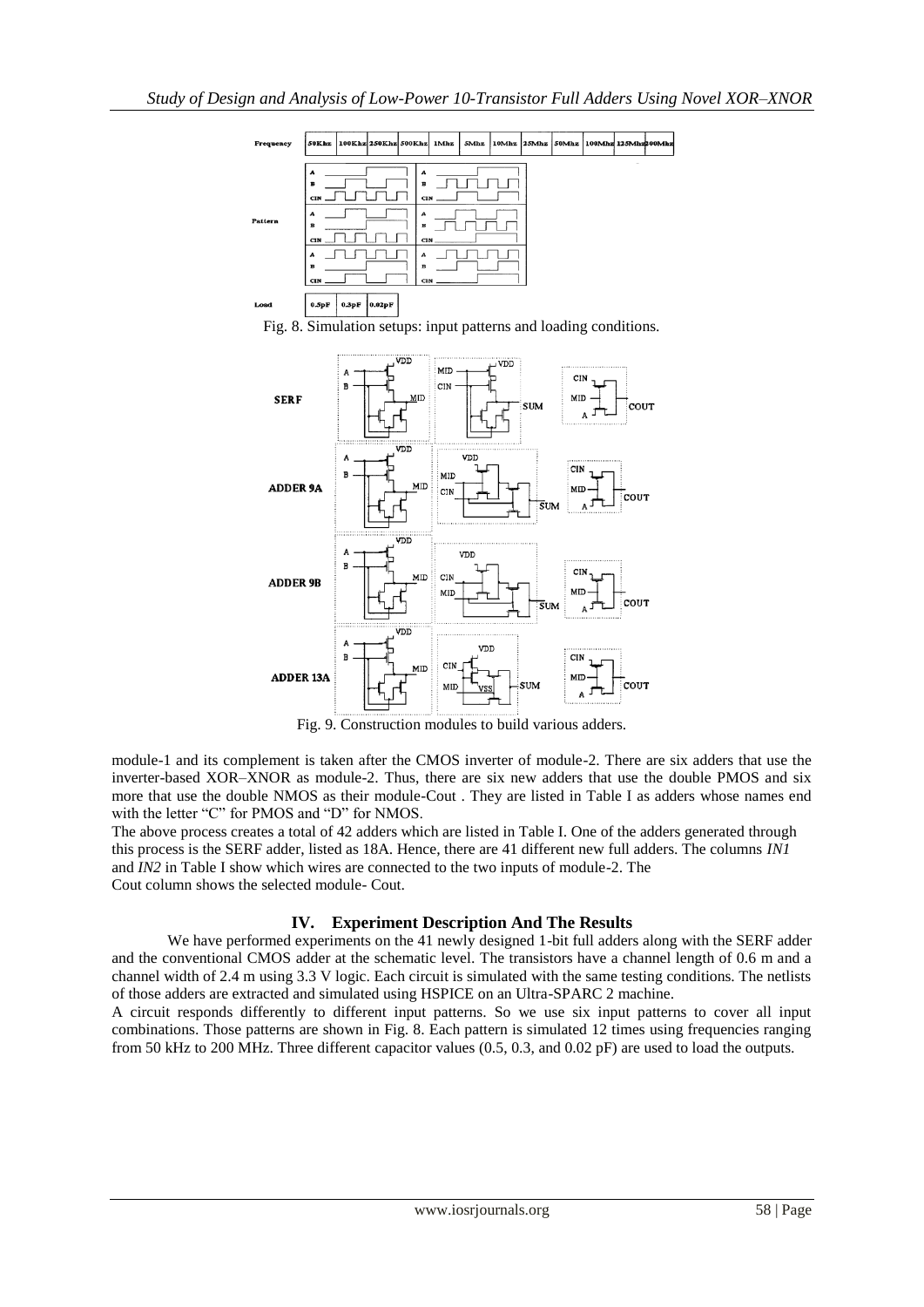

Fig. 10. Comparison of power consumption and critical delay.

Thus, for each adder, 216 HSPICE simulation runs (6 patterns \* 12 frequencies \* 3 loads) are made. This gives a total of 9288 simulation runs for the preliminary part of the experiment (43 adders \* 216 simulations/adder). The simulation setup is shown in Fig. 8. For every pattern, frequency and load combination, we have 1 SUM power measurement, 1 Cout delay measurement and 1 delay measurement. For a given load, input pattern and frequency, four complete pattern cycles are simulated. All input signals have a rise time and a fall time of 500 ps. This is a suitable arrangement for the adopted technology in this study. For finer technologies, we shall expect lower rise and fall times. The simulation results shall be very similar to what is reported to our simulation runs. During a simulation session, a single power measurement is taken by averaging the instantaneous power over a period of three pattern cycles starting from the beginning of the second cycle to the end of the fourth cycle. The measurement does not include the first cycle to avoid transient glitches. The average power of an adder is the average value of the six different pattern power measurements. Thus, for a specific load, an adder has 12 different average power measurements, accounting for each of the 12 input frequencies.

Propagation delay is the time between the fastest input signal and the output signal. We use the first rising edge of all signals at the beginning of the second pattern cycle. The critical propagation delay is the value of the highest delay measured for the Cout and SUM output for the six different patterns with a specific load and frequency.

After the simulations, three of the new full adders stand out as being the best: adder 9A, adder 9B, and adder 13A, shown in Fig. 9. Along with the SERF adder and the CMOS adder (Fig. 1), these adders have been simulated under 11 new loading conditions varying from 0.01 to 0.5 pF. Each load simulation is done with six different patterns at 12 different frequencies. This gives an additional 3960 simulation runs (72 simulations/load \* 11 loads/adder \* 5 adders), in addition to the previous 9288 simulations. In total, there are 13 248 simulation runs.

In power consumption, adder 9B consistently has better power consumption than the SERF adder. It consumes up to 12% less power. Adder 9A and adder 13A have better power consumption except when the load is 0.01 pF. Adder 9A consumes up to 20% less power whereas adder 13A consumes up to 10% less.

The CMOS adder dissipates more power than the other adders. The left-hand side of Fig. 10 shows the power measurement for loads of 0.01, 0.25, and 0.5 pF, respectively, starting from the top.

Adders 13A and 9B have better critical delay than the SERF adder in all loading condition. They have up to 93% better speed than the SERF adder. The right-hand side of Fig. 10 shows the propagation delay at key loading conditions: 0.02 pF at the top, 0.15 pF at the middle, and 0.45 pF at the bottom.

As mentioned earlier, the performance of many larger circuits are strongly dependent on the performance of the full adder circuits that have been used. The new 10-transistor adder circuits presented in this study, are good candidates to build these large systems, such as high performance multipliers with low power consumption. The small area of these adders can also significantly reduce the area of the systems built upon them.